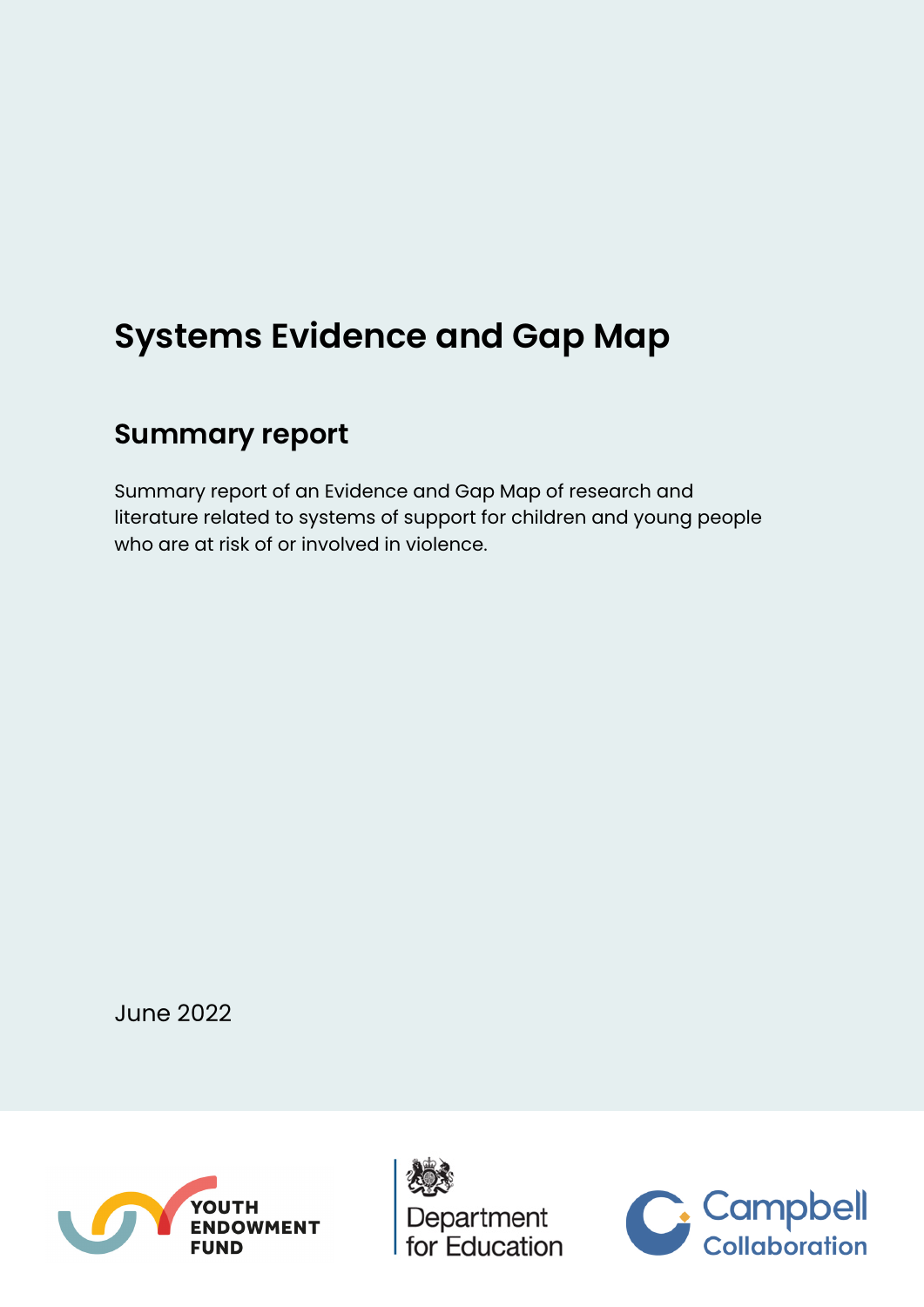## **Executive summary**

- The Systems Evidence and Gap Map (EGM) is the largest repository of evidence of its kind. It's here to help you navigate research on different systems of support that are available to children and families in the UK and Ireland and how they might protect (or expose) children and young people to violence.
- Our Systems EGM suggests that we can have a good level of confidence in the studies in our map. However, the majority of papers did not outline researcher's own bias. Encouraging study authors to acknowledge the way their experiences and identities affect their research design and analysis can improve our confidence in study findings.
- In our Systems EGM we found many studies examining the criminal justice systems, the social care system and which contain multisector insights. However, it also suggests there is an opportunity to further summarise learning about systems of support, as there are comparatively few literature reviews.
- The EGM shows that there are numerous studies that shed light on young people or families access or engage with systems of support. However, relatively few papers included findings that explained the way young people and their families navigated throughout or between different systems, for example being referred to children's social care by a youth work offending team.
- The Systems EGM is part of the Department for Education (DfE) and Youth Endowment Fund (YEF) Serious Violence Research Programme, which aims to better understand children and families' journeys through different systems of support, and the different qualities of the experiences along the way. That's because we want to know how these systems might protect or expose children and young people to involvement in serious youth violence. We recognise that the Systems EGM is a quite a technical resource, which means it's most useful to researchers, analysts and other people with research experience. That's why, as part of our joint programme, we'll produce literature reviews, that will summarise the studies in the Systems EGM in an accessible way.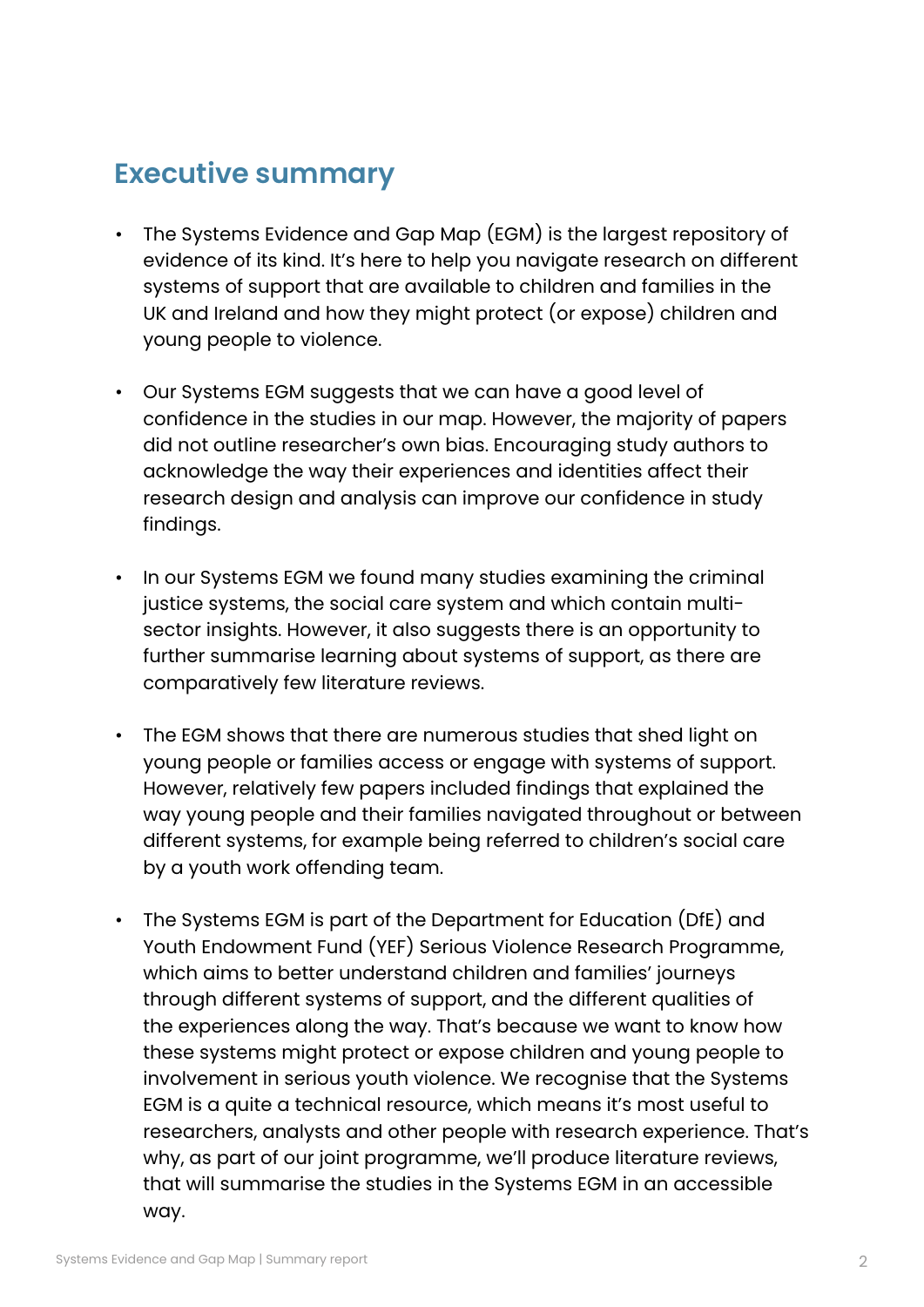## **Why create a Systems Evidence and Gap Map?**

It is critical that we map existing research on what works best to prevent children from becoming involved in violence. This is where evidence and gaps maps (EGMs) come in.

## **What is an EGM?**

Evidence and Gap Maps help us figure out what we do  $-$  and don't  $-$  know about a particular topic. They focus on a specific policy area (for example, reducing homelessness or – in our case – reducing serious violence) and offer us a visual representation of where evidence exists and how rigorous the research was. What they don't show us is what the evidence says. You couldn't look at an Evidence and Gap Map to see, for example, if a certain policy or programme achieves the result it intended to. For that level of information, you have to read the studies themselves or use other evidence resources (including evidence toolkits). One evidence toolkit is the [YEF Toolkit](https://youthendowmentfund.org.uk/toolkit/), which is a free tool that provides an overview of research on approaches to preventing serious youth violence.

## **How does the Systems EGM fit in with the YEF's Programmes EGM?**

The [YEF Programmes EGM](https://youthendowmentfund.org.uk/programmes-evidence-and-gap-map/) and the [DfE-YEF Systems EGM](https://youthendowmentfund.org.uk/wp-content/uploads/2022/05/Systems-EGM.html) do different things. The first EGM produced by the YEF is a [Programmes EGM,](https://youthendowmentfund.org.uk/programmes-evidence-and-gap-map/) which can help you find studies about the way a particular intervention (for example, a 12-week sports and mentoring programme) supports children to improve certain outcomes (for example, a reduction in risk-taking behaviours).

Together, the YEF and the Department for Education, are building on this work to map research on the way different systems work to support young people and prevent their involvement in serious violence. The Systems EGM contains studies about the ways systems or services of support (for example, education, health, social care or community support) may impact on youth violence. It's here to help policy makers, policy analysts, and researchers find studies that assess the way that systems work, including children and families' access to, engagement with and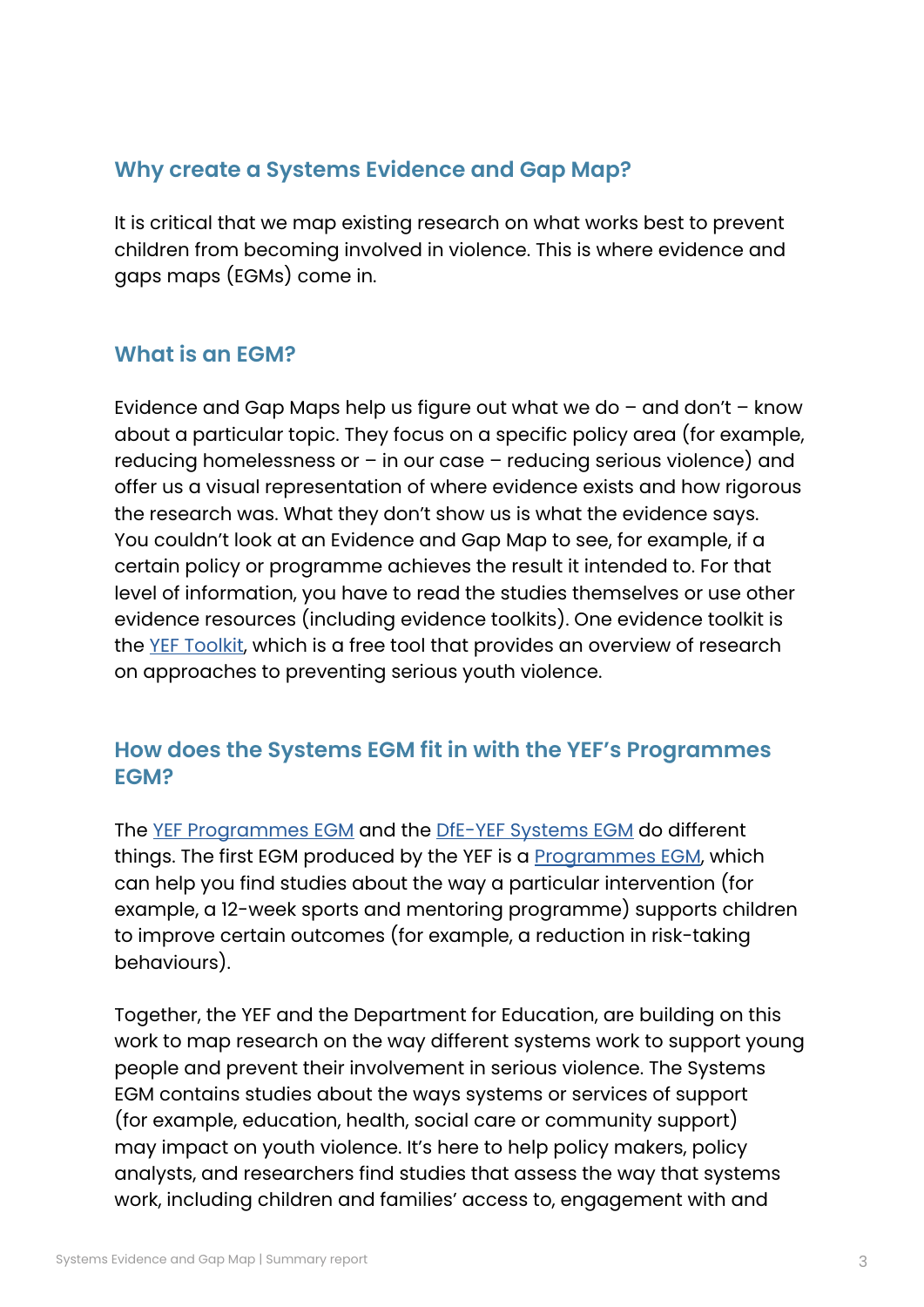navigation between of different support services, as well as studies that assess the views of the frontline workers who work in different systems.

#### **What do we mean by 'system' or 'systems of support'?**

When we talk about systems, we mean the organisation of people, institutions, and resources that deliver services.

Our Systems EGM covers systems in education, health, social care, crime and justice, welfare, community services and approaches that work across these different areas.

## **What does the Systems EGM do?**

The [Systems Evidence and Gap Map \(EGM\)](https://youthendowmentfund.org.uk/wp-content/uploads/2022/05/Systems-EGM.html) brings together and organises evidence about systems of support in the UK and Ireland. It is a free to access interactive map that contains 400 studies.

Although we know the map doesn't contain all eligible studies, a complete list of eligible studies is available [here](https://youthendowmentfund.org.uk/wp-content/uploads/2022/05/Systems-EGM-List-of-studies.xlsx).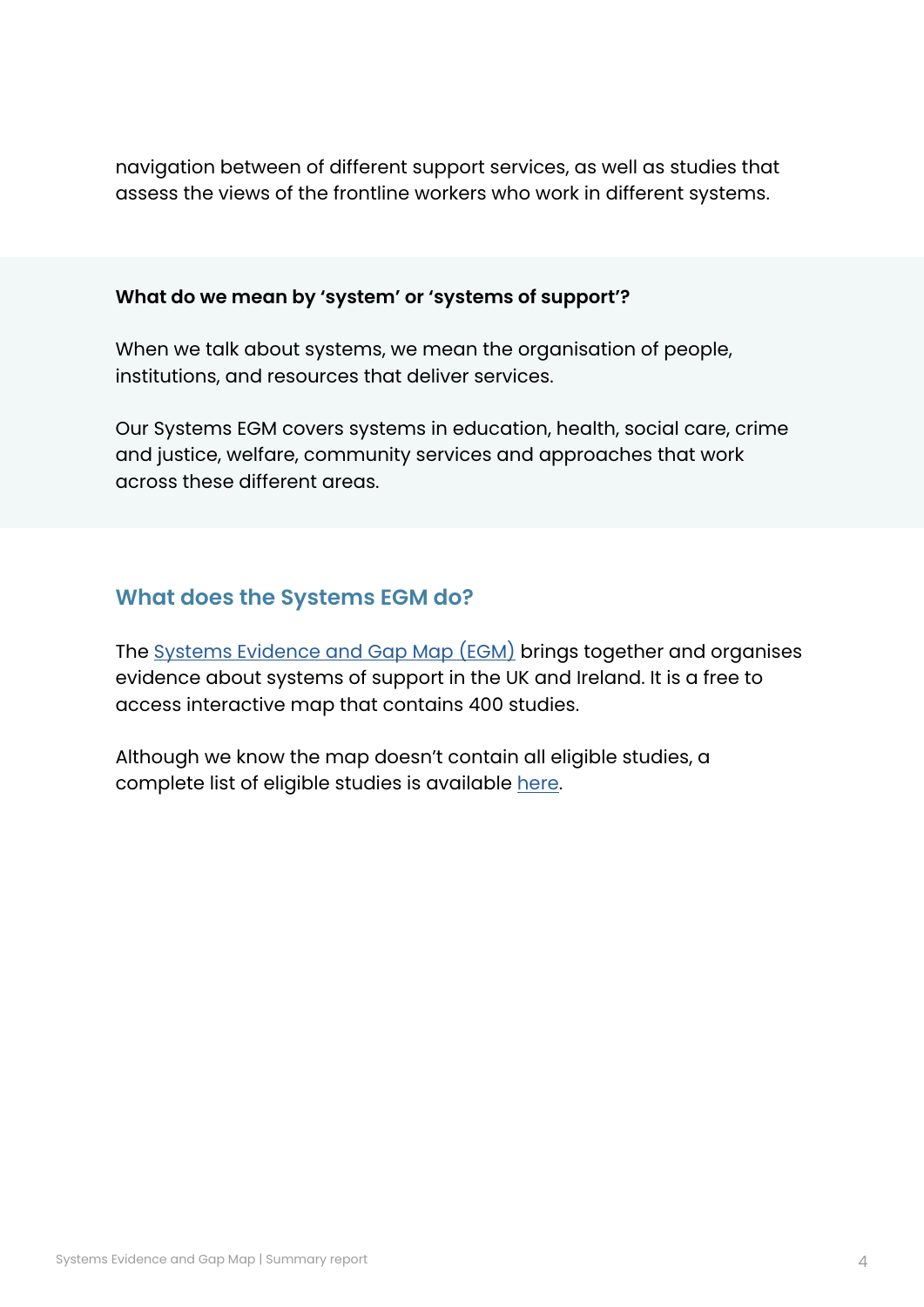## **What types of studies does the Systems EGM contain?**

The Systems EGM includes studies about systems of support that are delivered by both government bodies (like the NHS or a local authority), as well as charitable organisations. The aim is to find examples of systems successfully providing support, as well as cases of systems that aren't working as well.

It also includes studies that outline the perspectives of children and young people, their families and the frontline workers who support them.

#### **What types of study are included in the Systems EGM?**

There are lots of types of studies included in the Systems EGM. These include:

- Literature reviews about relevant themes within services. For example, this might include reviews looking at different responses to drug use within the criminal justice system, to see which help to reduce future involvement in violence.
- Evaluations of different interventions which have been implemented within a system. This might include, for example, an examination of case management systems used in children's social care.
- Research that seeks to understand young people and families' experiences of different systems, or aspects of systems. For example, this might include research that interviews young people about their experience of Youth Offending Teams.
- Inspection reports of social care and offending services. These are the reports on inspections carried out by independent bodies to assess the quality of different services.
- Serious Case Reviews (SCRs), which are reviews carried out when a child dies or is seriously harmed as a result of abuse or neglect (or where there is suspected abuse or neglect). These reports help identify learning for agencies or professionals, so that children can be safeguarded better.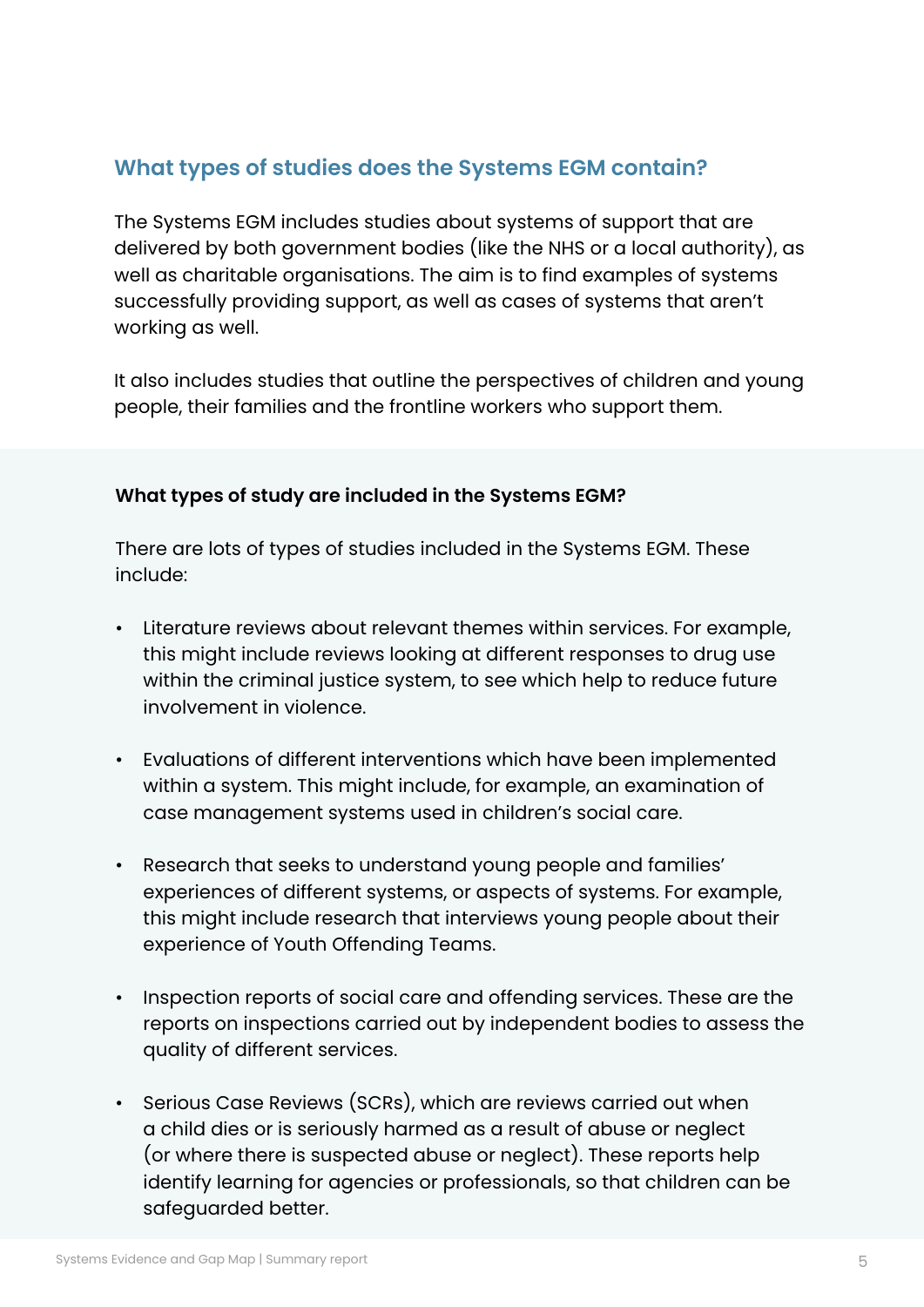## **How was the Systems EGM made?**

This is a joint project between the Department for Education's Serious Violence Research and Analysis team and the YEF. Both organisations worked closely with Campbell Collaboration, an international social science research network that pulls together research evidence about different policy areas, produces plain language summaries and policy briefings. We also worked with other government departments, academics, What Works Centres and frontline workers, to try and make the Systems EGM as useful as possible. To find out more details about how the map was made please visit our technical report.

#### **Technical report**

Our Systems Evidence and Gap Map is one of the more technical resources we produce. You can read more about how we developed it in our accompanying Technical Report, available on the [YEF website](https://youthendowmentfund.org.uk/systems-evidence-and-gap-map/).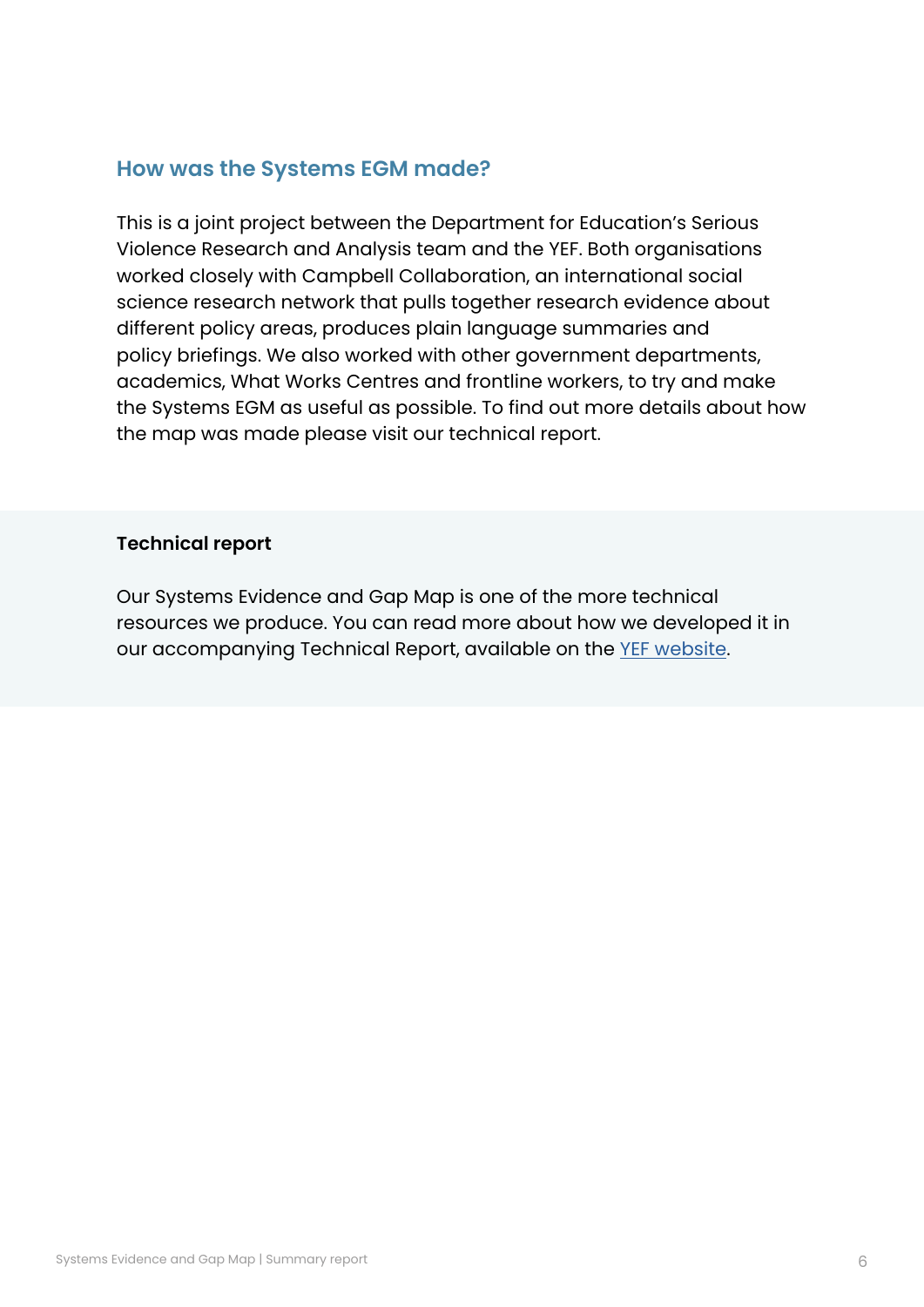## **How do you use the Systems EGM?**

The Systems EGM is a free to access, interactive resource, available for anyone interested in reducing serious violence and the academic literature that evaluates, assesses, or describes systems in the UK and Ireland. For a quick guide in how to use the EGM please follow [this link](https://youthendowmentfund.org.uk/how-to-use-the-systems-evidence-and-gap-map/).

We've created the Systems EGM to make navigating the literature easier so that you find relevant information faster.

#### **What does one cell of the EGM show?**

One cell of the EGM is the cross section of the x-axis and y-axis, as highlighted in the red box below. A single cell shows the quantity, study type, and critical appraisal of evidence. The evidence in each cell varies by system sub-category and the themes the study captures. An example is provided below:



In this example, the cell illustrates how many studies are available that feature content on the educational system that specifically relates to behaviour, attendance, and exclusions as well as access to systems of support. The study included here is a review of practitioners' opinions about school behavioural policies and how children can access services. By hovering over this cell, you can see in the pop-up box that there aren't very many reviews or evaluation studies that feature content about behaviour, attendance, and exclusion in the education system as well as insights about accessing systems of support.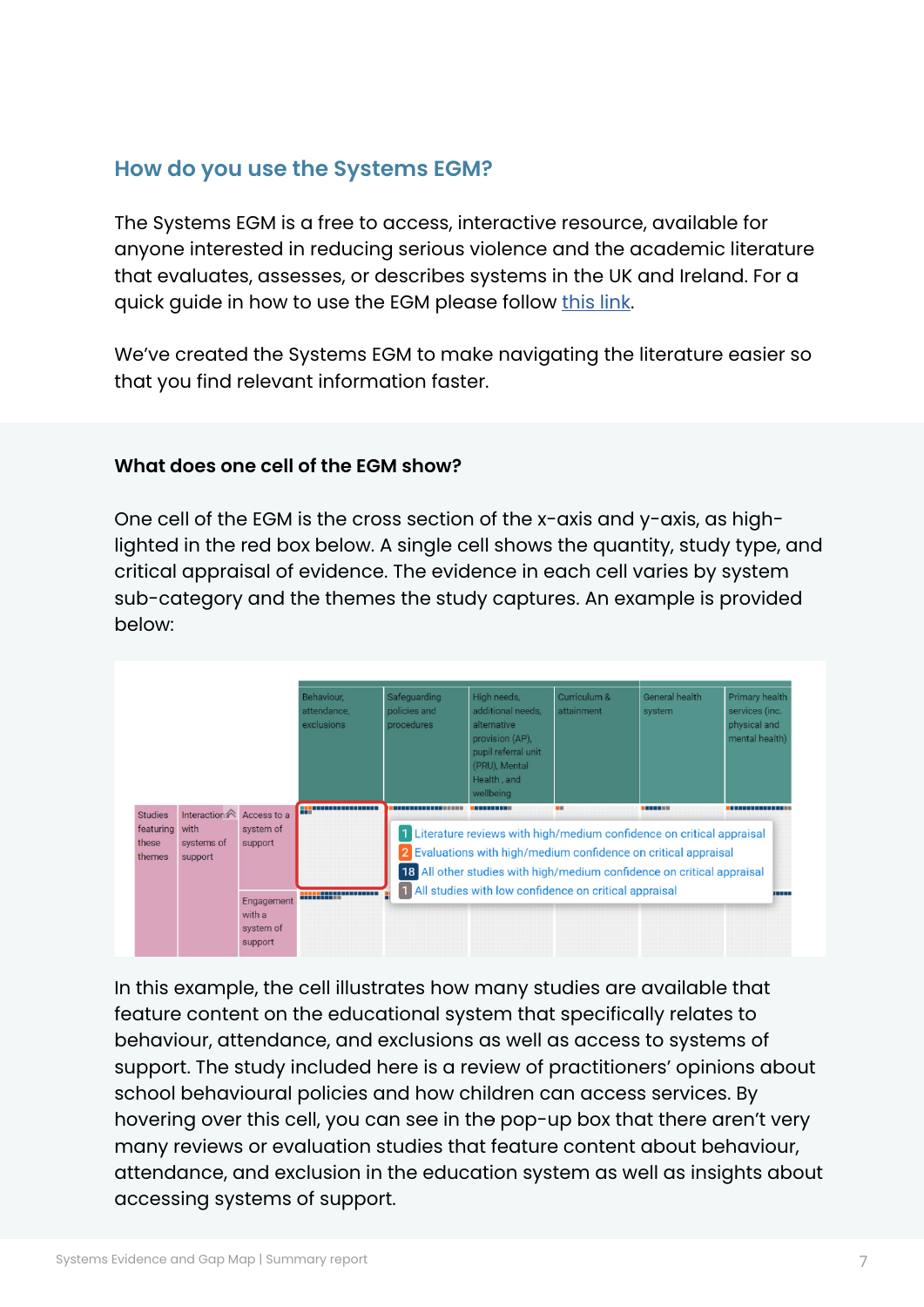## **Who is the Systems EGM for?**

We hope that the Systems EGM will be useful to anyone who wants to identify literature on different systems operating in the UK and Ireland that may help prevent serious youth violence. Out of all the resources that the YEF produces, separately, as well as within the programme of work with the DfE/YEF partnership, the Systems EGM is one of the more technical pieces of work. We will summarise the findings from our Systems EGM in accessible literature reviews.

Although we hope that the Systems EGM is as accessible as possible, we think it will be most useful as a reference database for policy-makers working in central and local government, professionals working in the third sector, commissioners working on serious violence reduction, and academics. This is because it can help users identify relevant studies more quickly. In particular, it can help find studies that look at different policies and initiatives, which assess things like children and families' access to, engagement with, navigation between or out of, and experience of different approaches, as well as studies that assess the views of the frontline workers who work in different systems.

## **How will the YEF and Department for Education use the Systems EGM?**

The YEF and the Department for Education will use the map to help us understand existing evidence on young people's experiences of accessing and engaging with different systems of support, as well as their experiences of navigating between or out of these services.

By learning more, we want to find out how systems might protect young people from (or expose them to) involvement in serious violence, so that we can better understand how to prevent it. Along with other research and resources, it will help us to make sure we commission research that builds on what we already know and avoids duplicating existing evidence in our joint programme of work.

Separately, at the YEF, we're also planning to use the Systems EGM to support our **Agency Collaboration funding**. We're investing in these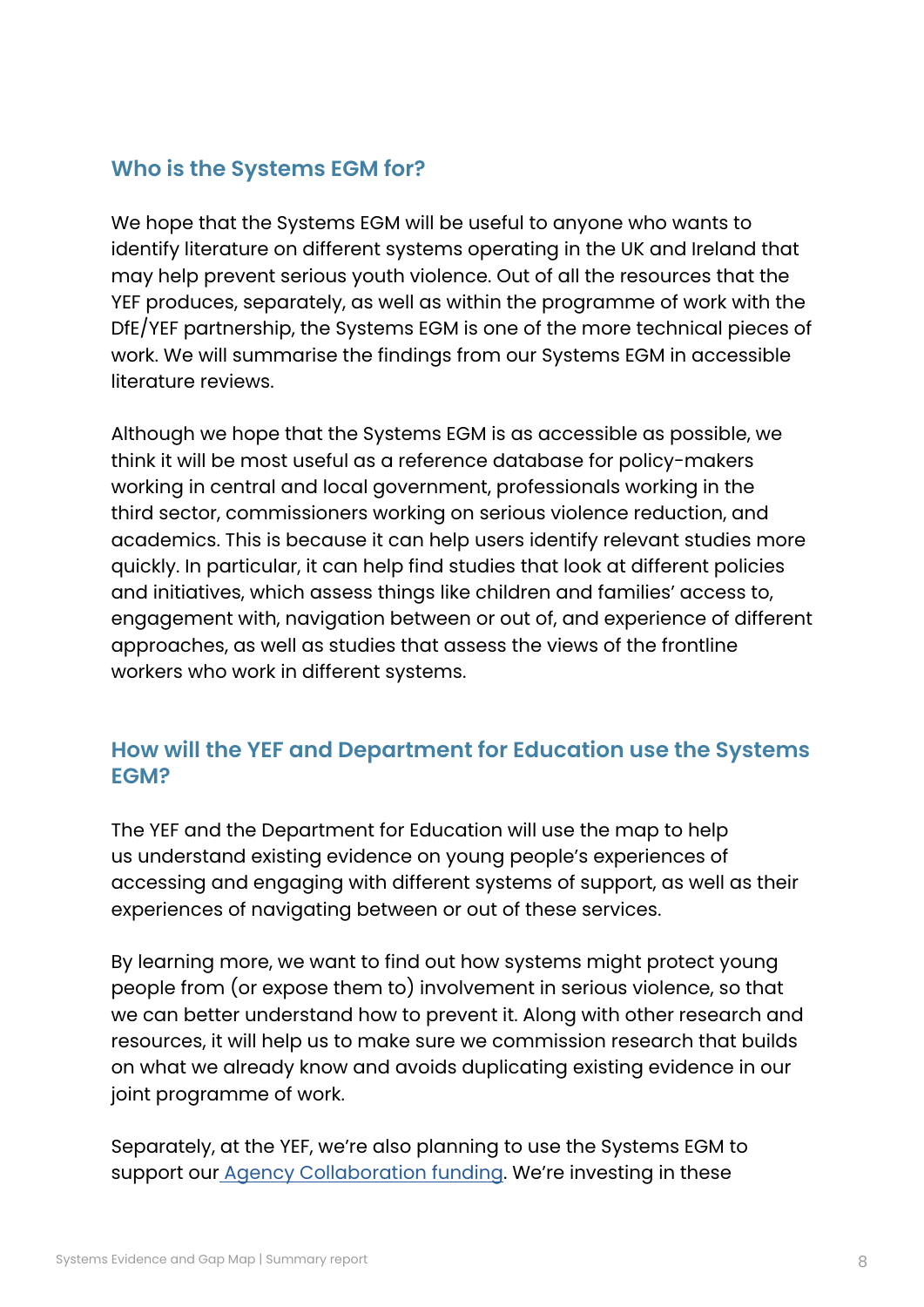grant rounds to fund and evaluate activities to find the most effective ways agencies can work together to identify and support the children most in need of support. We hope that the Systems EGM will help our evaluation partners learn from and develop existing research into different approaches to the ways systems have already tried to work together to prevent violence.

At the Department for Education, following our recent Education, children's [social care and offending](https://www.gov.uk/government/publications/education-childrens-social-care-and-offending) publication, we're in the process of designing more advanced analysis of the data-share with the Ministry of Justice, which looks at the educational and social care characteristics of young people cautioned or sentenced for serious violence offences. The EGM will be used to support our team to understand how young people journey through systems, which will complement the data analysis work and therefore enable a more comprehensive view of the of what is needed to reduce serious violence.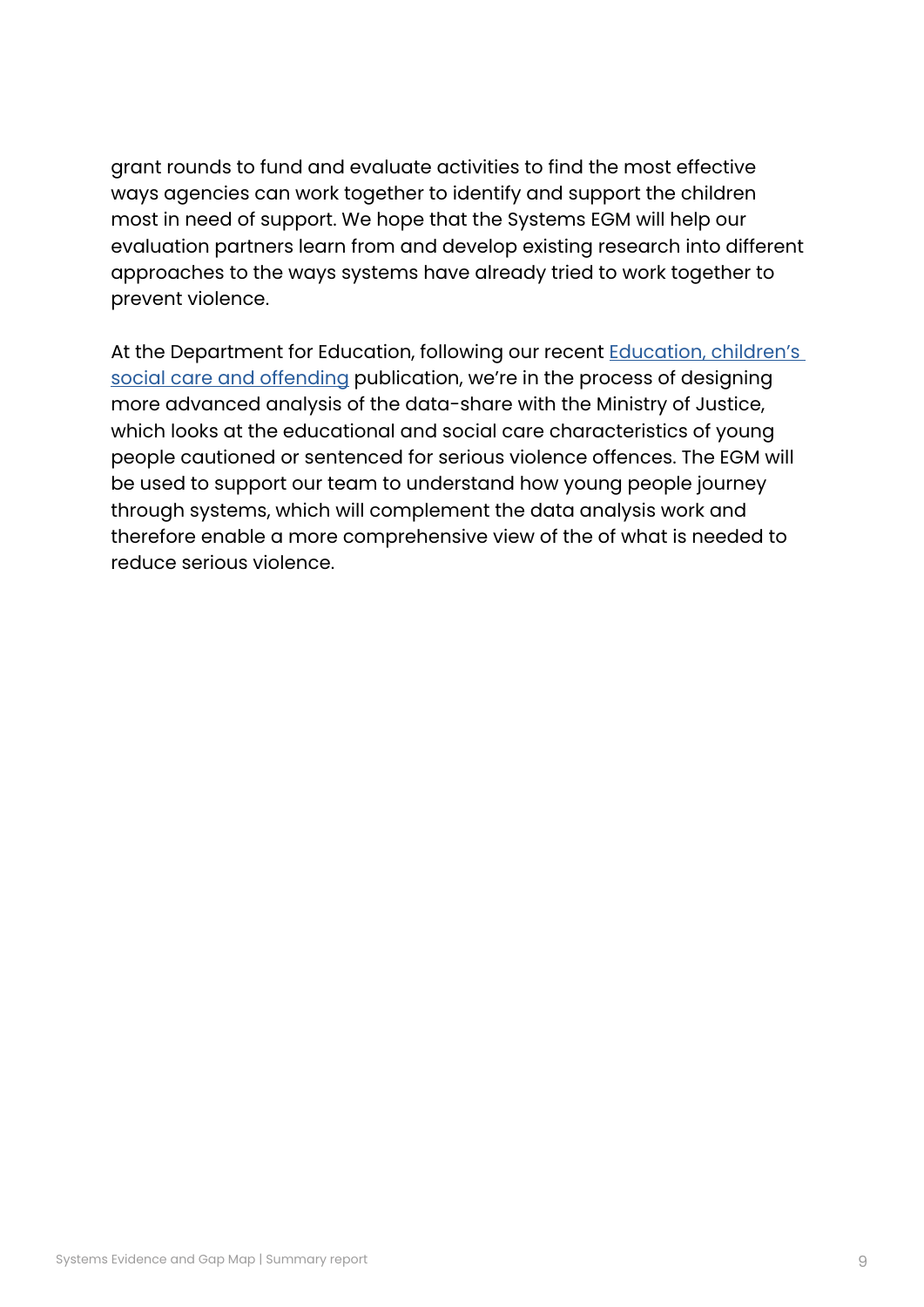## **What does the Systems EGM tell us?**

While findings are limited because they are based on a sample of 400 studies out of the 1,1125 of the eligible studies (about one third) the Systems EGM does tell us:

- That our sample of the evidence base is of reasonably good quality, though recognition of researcher's own bias wasn't consistently acknowledged within studies in the map. A total of 78% studies rated as high/medium on the critical appraisal tool, which is a technical mechanism of helping us to understand the confidence we have in research findings. The most common reason studies were rated as medium was because data collection was only partially adequate, or the findings in the study were only in part based on the evidence it presented. The most common reasons studies were rated as low on the critical appraisal tool were in relation to unclear data analysis, or inadequate descriptions of data. We also found that researchers' own experience, assumptions and possible biases were not outlined for 79% of studies, and there was no conflict-of-interest statement for 88% of studies.
- The majority of papers featured content on the 'crime and justice system' (61%), social care system (42%) and multi-sector insights (39%). This isn't surprising and is likely because of the scope of the map, which aimed to find studies linked to violence prevention. This is also reflected in the types of professionals referenced in the literature we mapped; more than 50% of papers have learning relevant for 'youth offending workers and custody professionals' and 'social care workers'.

The Systems EGM also found some possible gaps in the research evidence:

- In general, we found few literature reviews (just 7% of total papers), suggesting that not much work has been undertaken to summarise the existing literature.
- Only 3% of the total papers in the map were dedicated to coproduction (which is where people with lived experience of an issue – either as professionals or young people who use services – lead the development of programmes and research). Of these studies only one was a high or medium quality evaluation and none were high or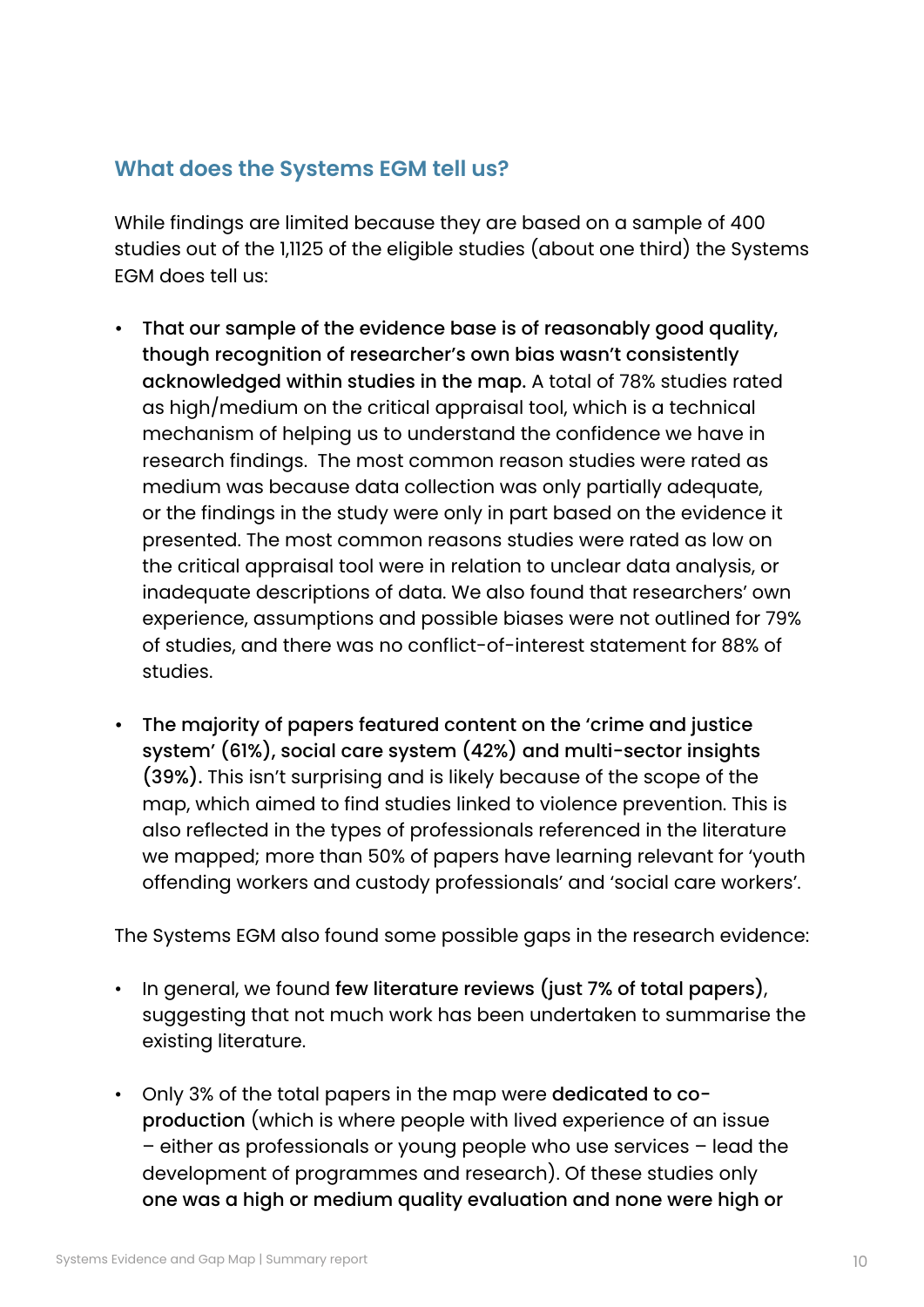medium quality reviews. This suggests a gap in our knowledge about co-production approaches to reducing young people's involvement in violence. It highlights the importance of evaluating the YEF's [Neighbourhood Fund,](https://youthendowmentfund.org.uk/grants/neighbourhood-fund/) which examines the impact of community-led, co-produced approaches to reducing serious violence in high crime areas.

- Very few papers discussed Violence Reduction Units (VRUS) (1%), which may suggest a gap in the literature about the role of VRUs. This is in contrast to youth offending teams which were featured in about a quarter of all papers. This is partly because VRUs have only been set up in 2019 in England and Wales, whereas youth offending teams have been established for longer. However, VRUs were established in 2005 in Scotland, so it is surprising more literature hasn't been published. Furthermore, even though the gap for England and Wales may be expected it is still important to highlight where studies could usefully contribute to the evidence base.
- Studies that broke down their findings by gender or race were very limited. Most of the studies (59%) did not analyse by demographics and only 4% of the total papers included children who were recorded as being from ethnic minority backgrounds. This may point to a gap in the literature to focusing on how children's experiences might be affected by characteristics like race or gender.
- Compared to the themes of access to and engagement with systems of support (which both featured in 48% of the papers), few papers included an investigation of the way young people and their families navigated through different systems (22%).
- Most of these studies were based on professional views of systems of support (58%) and document reviews (44%). Many of the studies do include data about children and young people (36%) and their families (17%), however, it is unclear to what extent this was a focus of each individual paper.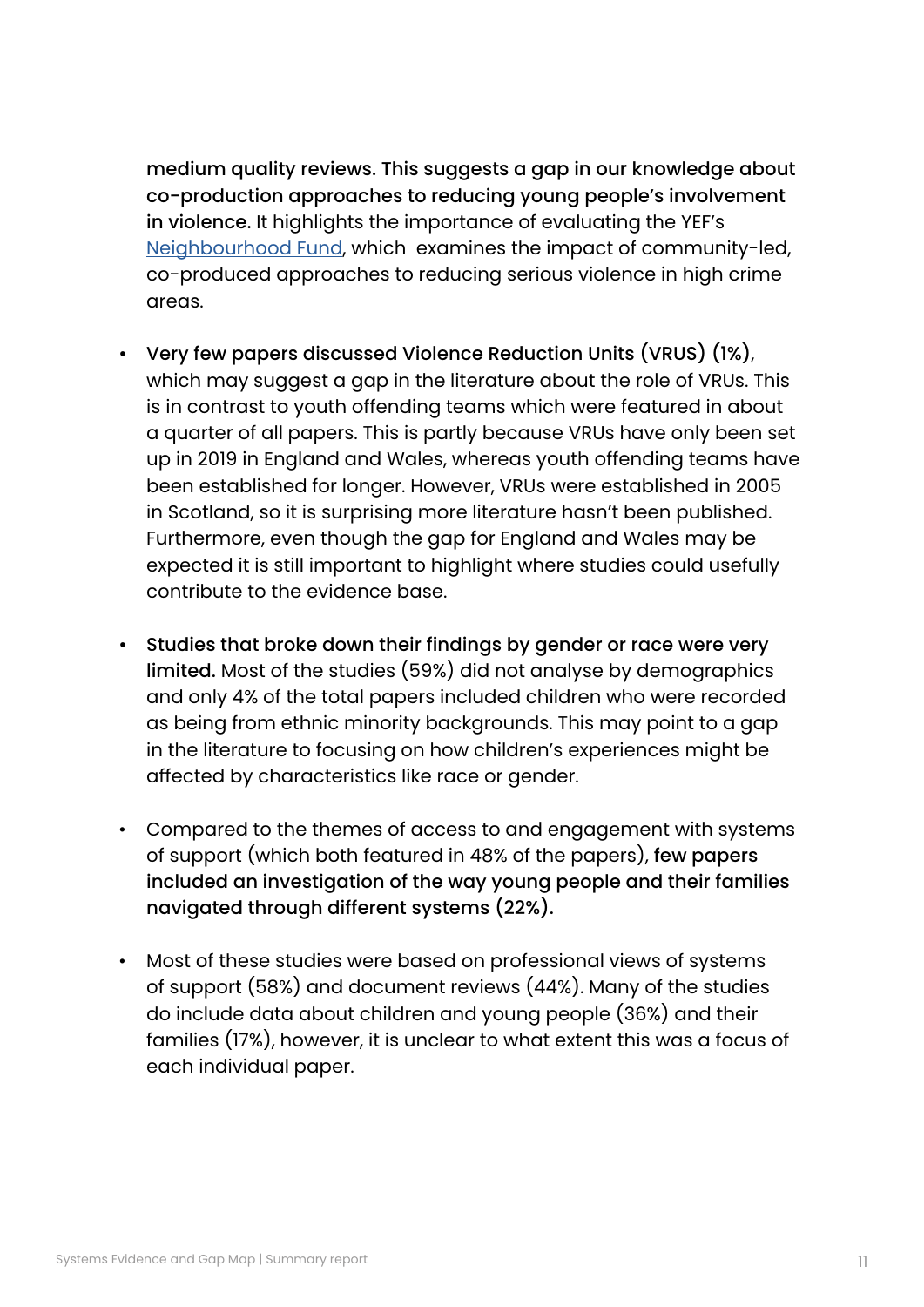## **What are the next steps?**

To help us make the learning we've identified through the Systems EGM more accessible, we're commissioning literature reviews (which provide overviews of existing research). These will help to explain the policy and practice implications of what we've learnt about:

- Children and young people's first entry into a system.
- How children, young people and their families interact with different systems, and how systems interact with them to offer support.
- How systems connect together, and how children and young people and their families are supported to navigate different systems of support.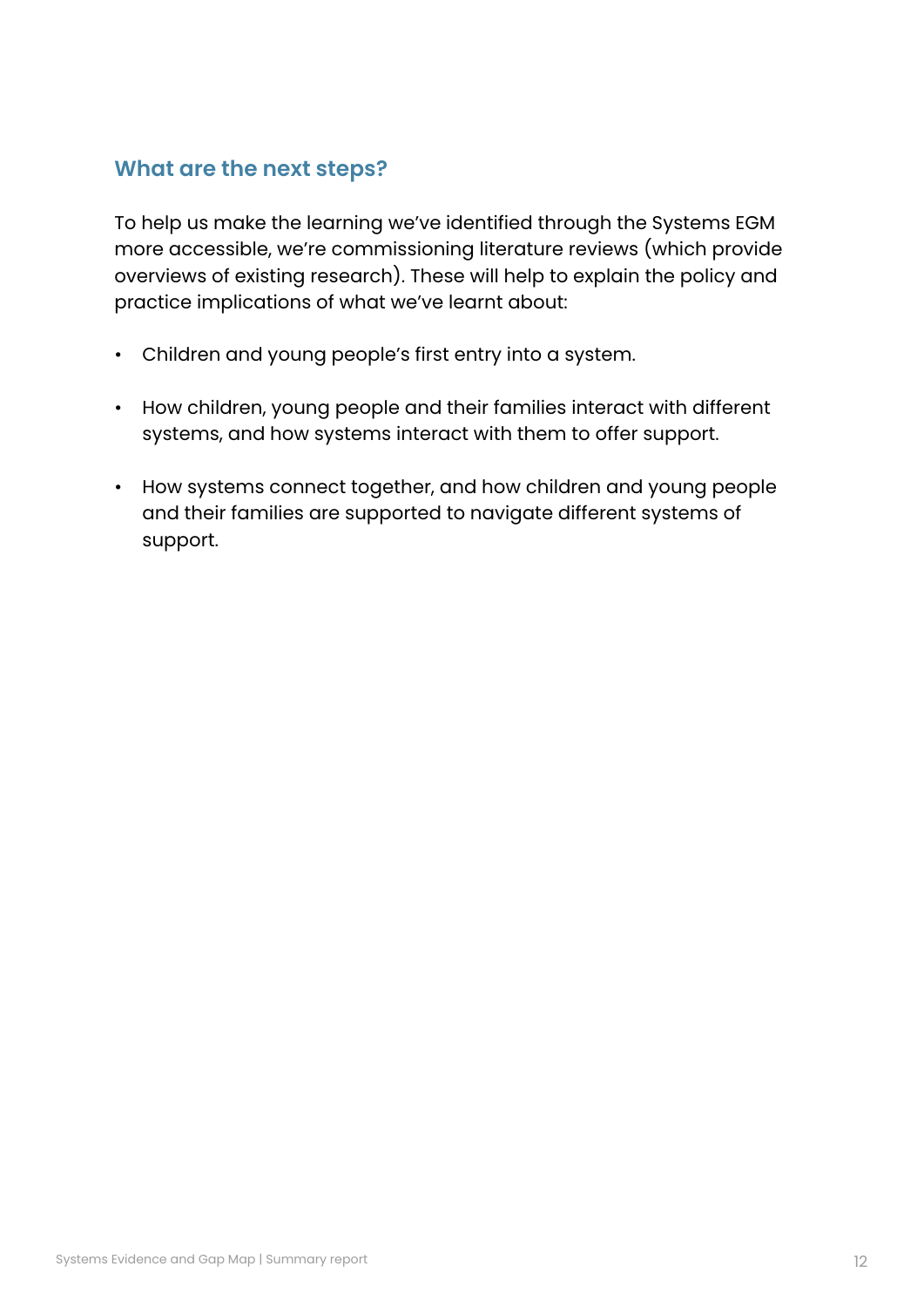### **About us**

Tackling serious youth violence is a top priority for Government. Government's approach to preventing serious violence involves a whole system strategy, with partners from across different sectors coming together in a multi-agency response that is focused on tackling serious violence through early intervention and prevention, supporting communities and local partnerships, and law enforcement and the criminal justice response.

The Youth Endowment Fund (YEF) is a charity with a £200m endowment and a mission that matters. We're here to prevent children and young people becoming involved in violence. We do this by finding out what works and building a movement to put this knowledge into practice. Our System Evidence and Gap Map (EGM) is a joint piece of work between the YEF and the Department for Education.

### **The Department for Education and YEF Serious Violence Research Programme**

Our Systems Evidence and Gap Map is part of a wider partnership between YEF and the Department for Education. Together, we're working on a the DfE-YEF Serious Violence Research Programme which aims to better understand how a person's journey through different systems of support, and the different qualities of the experiences along the way, might protect or expose them to involvement in serious youth violence.

Sign-up to the [YEF newsletter](https://youthendowmentfund.org.uk/newsletter/) to hear about our upcoming research, briefings and reports.

#### **Enquiries**

For any enquiries regarding this publication, contact DfE at: [www.education.gov.uk/contactus](http://www.education.gov.uk/contactus)